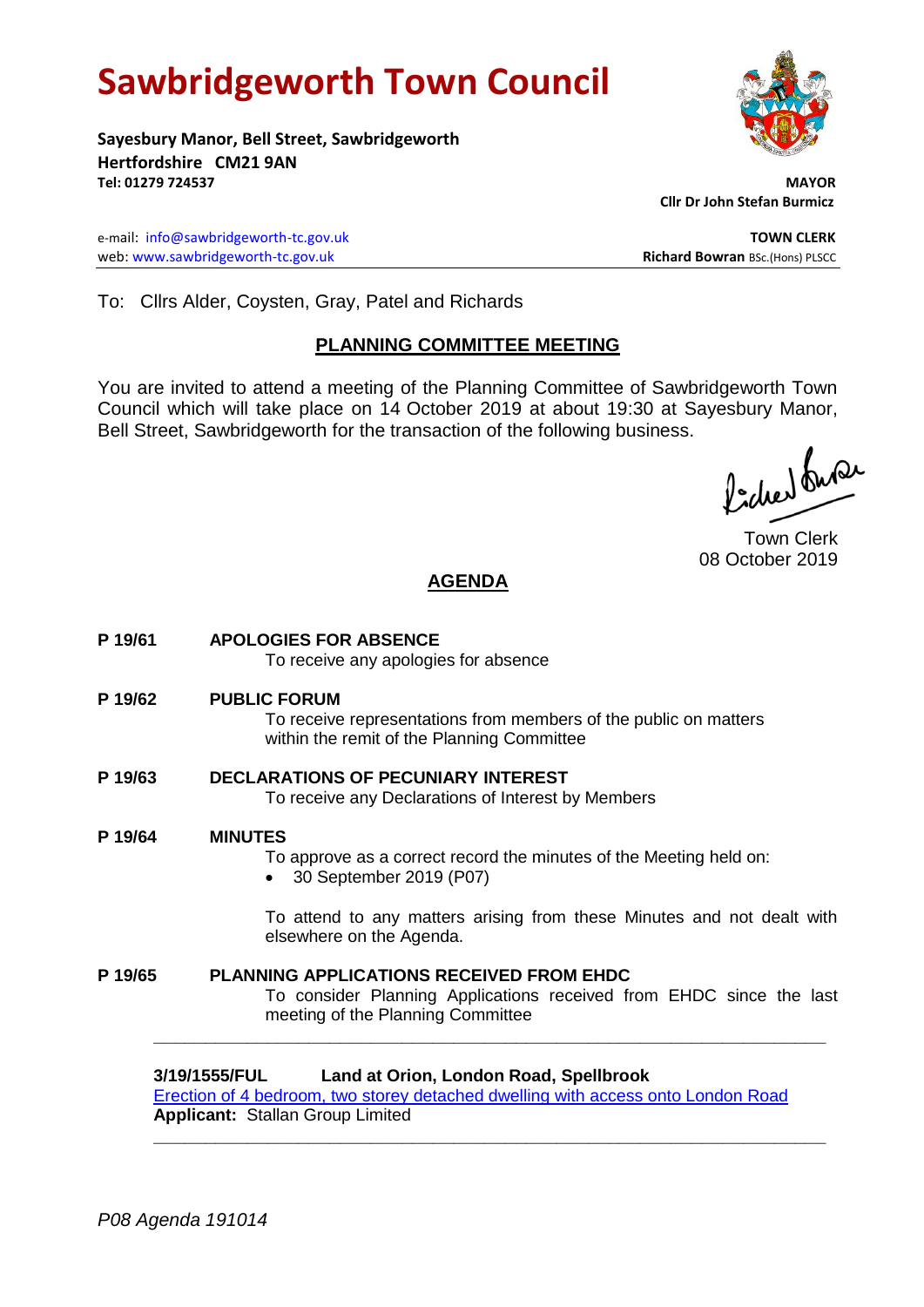#### **3/19/1812/FUL 9 Riverside Business Park, Harlow Road, CM20 2HE**

[Change of use of unit from B1 \(business\), B2 \(general industry\) and B8 \(storage or](https://publicaccess.eastherts.gov.uk/online-applications/applicationDetails.do?activeTab=documents&keyVal=PXAX66GL00X00)  [distribution\) to D2 \(Assembly and Leisure\)](https://publicaccess.eastherts.gov.uk/online-applications/applicationDetails.do?activeTab=documents&keyVal=PXAX66GL00X00) **Applicant:** Mr V Martino

**\_\_\_\_\_\_\_\_\_\_\_\_\_\_\_\_\_\_\_\_\_\_\_\_\_\_\_\_\_\_\_\_\_\_\_\_\_\_\_\_\_\_\_\_\_\_\_\_\_\_\_\_\_\_\_\_\_\_\_\_\_\_\_\_\_**

**\_\_\_\_\_\_\_\_\_\_\_\_\_\_\_\_\_\_\_\_\_\_\_\_\_\_\_\_\_\_\_\_\_\_\_\_\_\_\_\_\_\_\_\_\_\_\_\_\_\_\_\_\_\_\_\_\_\_\_\_\_\_\_\_\_**

#### **3/19/1894/ODPN 34A London Road, CM21 9JS**

[Change of use from Class B1\(a\) offices to Class C3 residential to create 1 no. dwelling](https://publicaccess.eastherts.gov.uk/online-applications/applicationDetails.do?activeTab=documents&keyVal=PXZB1JGL00T00) **Applicant:** Suzan Mustafa

**\_\_\_\_\_\_\_\_\_\_\_\_\_\_\_\_\_\_\_\_\_\_\_\_\_\_\_\_\_\_\_\_\_\_\_\_\_\_\_\_\_\_\_\_\_\_\_\_\_\_\_\_\_\_\_\_\_\_\_\_\_\_\_\_\_**

**\_\_\_\_\_\_\_\_\_\_\_\_\_\_\_\_\_\_\_\_\_\_\_\_\_\_\_\_\_\_\_\_\_\_\_\_\_\_\_\_\_\_\_\_\_\_\_\_\_\_\_\_\_\_\_\_\_\_\_\_\_\_\_\_\_**

\_\_\_\_\_\_\_\_\_\_\_\_\_\_\_\_\_\_\_\_\_\_\_\_\_\_\_\_\_\_\_\_\_\_\_\_\_\_\_\_\_\_\_\_\_\_\_\_\_\_\_\_\_\_\_\_\_\_\_\_\_\_\_\_\_

#### **3/19/1919/LBC 91 London Road, CM21 9JJ**

[Replacement of PVC windows to rear and fill of window to ground floor](https://publicaccess.eastherts.gov.uk/online-applications/applicationDetails.do?activeTab=documents&keyVal=PY4MNBGLL6300) **Applicant:** Mr Keith Burnand

#### **3/19/1952/HH 79 West Road, CM21 0BN**

[Single storey side and front extension, to create family annexe](https://publicaccess.eastherts.gov.uk/online-applications/applicationDetails.do?activeTab=documents&keyVal=PYDP22GL00X00) **Applicant:** Mr K Green

#### **3/19/1961/HH 4 Springhall Road, CM21 9ET**

[Demolition of rear extension and erection of single storey rear extension with additional](https://publicaccess.eastherts.gov.uk/online-applications/applicationDetails.do?activeTab=documents&keyVal=PYFFILGLL9900)  [door opening to side](https://publicaccess.eastherts.gov.uk/online-applications/applicationDetails.do?activeTab=documents&keyVal=PYFFILGLL9900) **Applicant:** Mr & Mrs Penwill

**\_\_\_\_\_\_\_\_\_\_\_\_\_\_\_\_\_\_\_\_\_\_\_\_\_\_\_\_\_\_\_\_\_\_\_\_\_\_\_\_\_\_\_\_\_\_\_\_\_\_\_\_\_\_\_\_\_\_\_\_\_\_\_\_\_**

#### **3/19/1973/HH 45 Vantorts Road, CM21 9NB**

[Two storey rear extension with hip to gable alteration's to include](https://publicaccess.eastherts.gov.uk/online-applications/applicationDetails.do?activeTab=documents&keyVal=PYHLBAGLLA000) 5 dormer windows and [skylights to front rear and side elevations. A porch with pitch roof and alterations to widen](https://publicaccess.eastherts.gov.uk/online-applications/applicationDetails.do?activeTab=documents&keyVal=PYHLBAGLLA000)  [the drive](https://publicaccess.eastherts.gov.uk/online-applications/applicationDetails.do?activeTab=documents&keyVal=PYHLBAGLLA000)

**\_\_\_\_\_\_\_\_\_\_\_\_\_\_\_\_\_\_\_\_\_\_\_\_\_\_\_\_\_\_\_\_\_\_\_\_\_\_\_\_\_\_\_\_\_\_\_\_\_\_\_\_\_\_\_\_\_\_\_\_\_\_\_\_\_**

**Applicant:** Mr & Mrs S Nixon

#### **3/19/1999/PNHH 11 Chaseways, CM21**

[Single storey rear extension, Depth 6.585 metres; maximum height 2.8 metres; height at](https://publicaccess.eastherts.gov.uk/online-applications/applicationDetails.do?activeTab=documents&keyVal=PYQYGAGL00X00)  [the eaves 2.8 metres](https://publicaccess.eastherts.gov.uk/online-applications/applicationDetails.do?activeTab=documents&keyVal=PYQYGAGL00X00) **Applicant:** Mr & Mrs Jemmett

**\_\_\_\_\_\_\_\_\_\_\_\_\_\_\_\_\_\_\_\_\_\_\_\_\_\_\_\_\_\_\_\_\_\_\_\_\_\_\_\_\_\_\_\_\_\_\_\_\_\_\_\_\_\_\_\_\_\_\_\_\_\_\_\_\_**

**P 19/66 LATE PLANNING APPLICATIONS** To deal with Planning Applications received from EHDC following the Publication of this Agenda and received before 11 October 2019